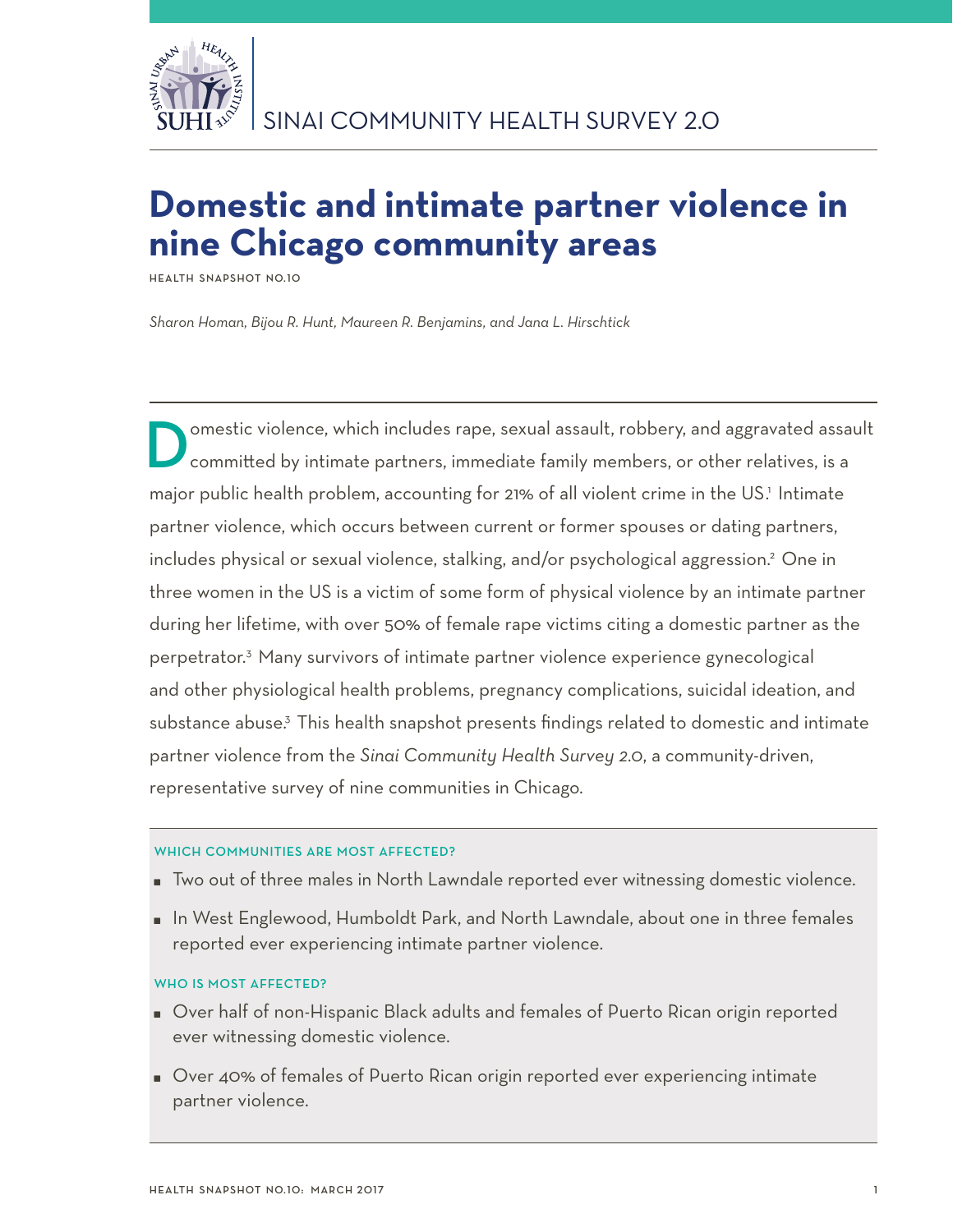

## Figure 1: **Percent who ever witnessed domestic violence by community area and sex**

*Sampled West Town community area west of Western Avenue only No national comparison data available*

- The percentage of females who ever witnessed domestic violence ranged from a high of 54% for females in North Lawndale and Humboldt Park to a low of 19% for females in Norwood Park.
- The percentage of males who ever witnessed domestic violence ranged from a high of 66% for males in North Lawndale to a low of 35% for males in Norwood Park.

# Figure 2: **Percent who ever witnessed domestic violence by race/ethnicity and sex**



*No national comparison data available*

*Rao-Scott Chi-Square p-value = 0.0017 (males); p = 0.0102 (females)* 

- There was a statistically significant difference in the percentage of females who ever witnessed domestic violence by race/ethnic group, which was highest for females of Puerto Rican origin (55%) and lowest for non-Hispanic White females (28%).
- There was also a statistically significant difference in the percentage of males who ever witnessed domestic violence by race/ethnic group, which was highest for non-Hispanic Black males (67%) and lowest for males of Mexican origin (37%).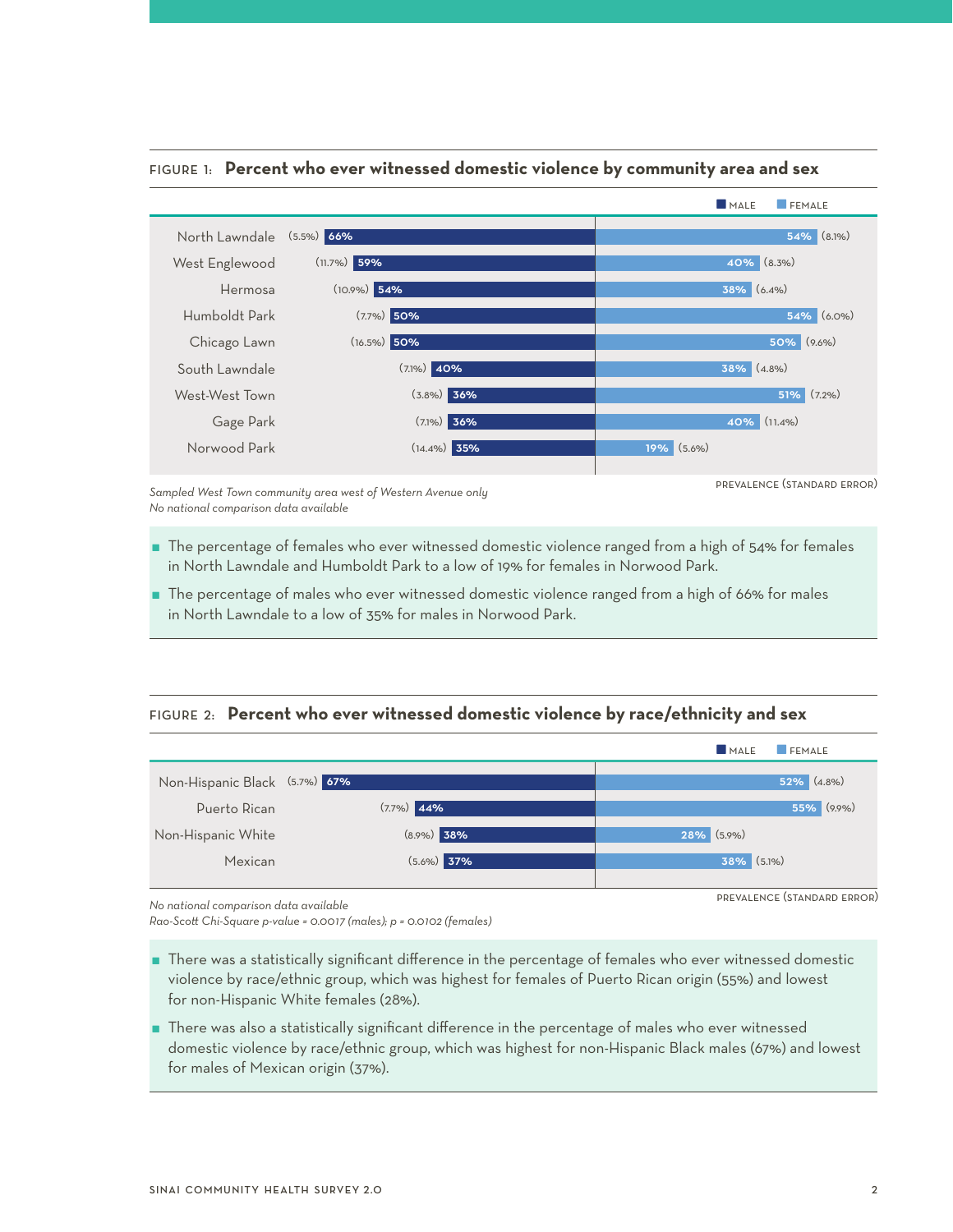

# Figure 3: **Percent who ever experienced intimate partner violence by community area and sex**

*Sampled West Town community area west of Western Avenue only No national comparison data available*

- The percentage of females who ever experienced intimate partner violence ranged from a high of 36% for females in West Englewood and Humboldt Park to a low of 13% for females in Gage Park.
- The percentage of males who ever experienced intimate partner violence ranged from a high of 23% for males in Hermosa to a low of 9% for males in Gage Park.

# Figure 4: **Percent who ever experienced intimate partner violence by race/ethnicity and sex**



*No national comparison data available*

*Rao-Scott Chi-Square p-value = 0.9039 (males); p = 0.0066 (females)* 

 There was a statistically significant difference in the percentage of females who ever experienced intimate partner violence by race/ethnic group, which was highest for females of Puerto Rican origin (41%) and lowest for females of Mexican origin (16%).

 The percentage of males who ever experienced intimate partner violence was highest for non-Hispanic White males (14%) and lowest for males of Puerto Rican origin (10%). These differences were not statistically significant.